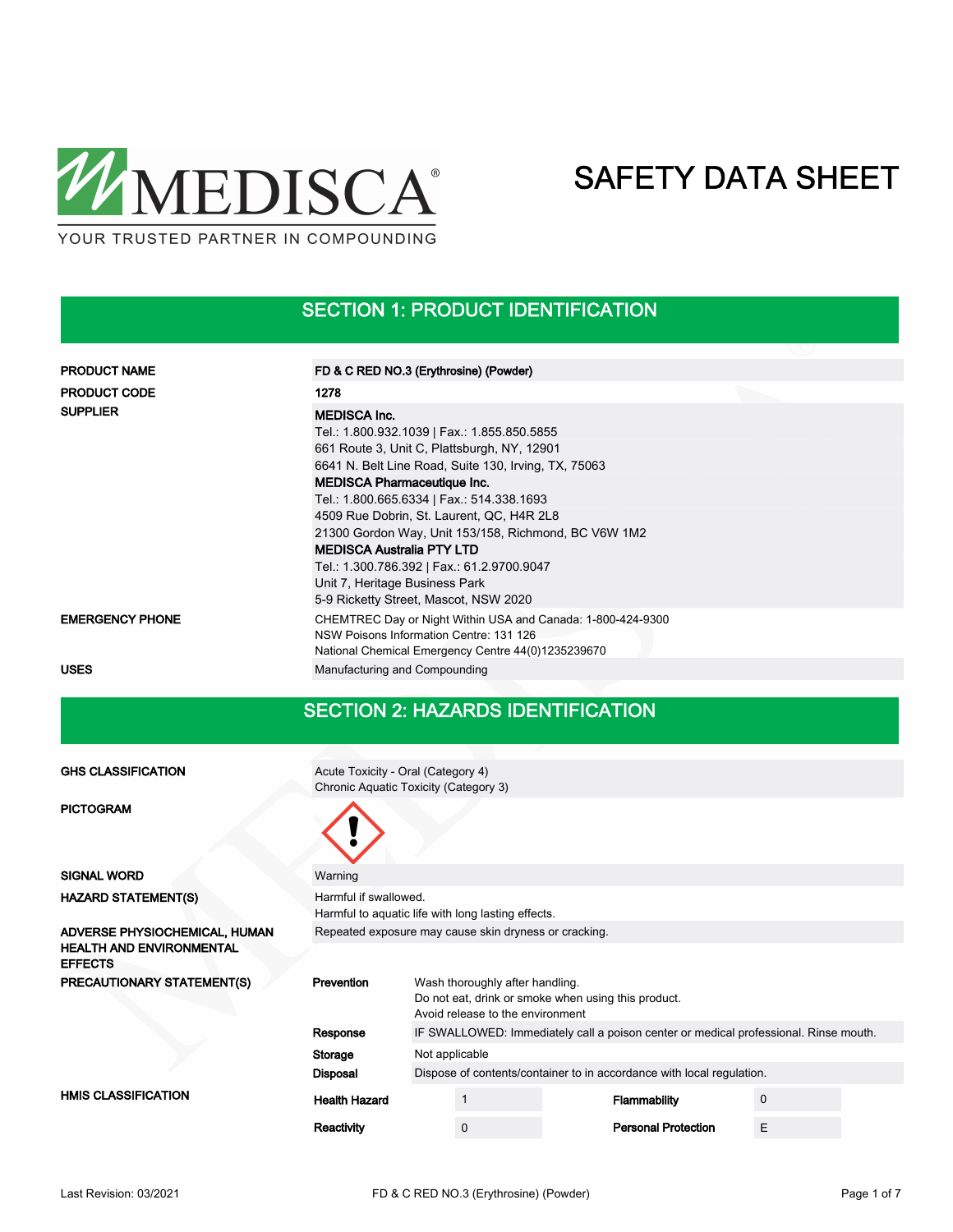

#### SECTION 3: COMPOSITION/INFORMATION ON INGREDIENTS

| <b>CHEMICAL NAME</b>        | 3',6'-Dihydroxy-2',4',5',7'-tetraiodospiro(isobenzofuran-1(3H),9'--(9H)xanthen)-3-one, disodium salt      |                         |                  |             |  |  |  |  |  |
|-----------------------------|-----------------------------------------------------------------------------------------------------------|-------------------------|------------------|-------------|--|--|--|--|--|
| <b>BOTANICAL NAME</b>       | Not applicable                                                                                            |                         |                  |             |  |  |  |  |  |
| <b>SYNONYM</b>              | C.I. Acid Red 51, C.I # 45430; CI name: food red 014; E127; Erythrosin B sodium salt                      |                         |                  |             |  |  |  |  |  |
| <b>CHEMICAL FORMULA</b>     | C <sub>20</sub> H <sub>Bl4</sub> Na <sub>2</sub> O <sub>5</sub>                                           |                         |                  |             |  |  |  |  |  |
| <b>CAS NUMBER</b>           | 16423-68-0                                                                                                |                         |                  |             |  |  |  |  |  |
| <b>ALTERNATE CAS NUMBER</b> | Not applicable                                                                                            |                         |                  |             |  |  |  |  |  |
| <b>MOLECULAR WEIGHT</b>     | 879.86                                                                                                    |                         |                  |             |  |  |  |  |  |
| <b>COMPOSITION</b>          | <b>CHEMICAL NAME</b>                                                                                      | <b>CAS NUMBER</b>       | <b>EC NUMBER</b> | % BY WEIGHT |  |  |  |  |  |
|                             | FD & C RED NO.3 (Erythrosine)                                                                             | 16423-68-0<br>240-474-8 |                  |             |  |  |  |  |  |
|                             | There are no additional ingradiante present which within the qurrent knowledge of the quantier and in the |                         |                  |             |  |  |  |  |  |

There are no additional ingredients present which, within the current knowledge of the supplier and in the concentrations applicable, are classified as health hazards and hence require reporting in this section.

#### SECTION 4: FIRST-AID MEASURES

| IN CASE OF EYE CONTACT      | Flush with copious amounts of water for 15 minutes, separating eyelids with fingers. If irritation persists seek<br>medical aid. |
|-----------------------------|----------------------------------------------------------------------------------------------------------------------------------|
| IN CASE OF SKIN CONTACT     | Wash with soap & water for 15 minutes. If irritation persists seek medical aid.                                                  |
| <b>IF SWALLOWED</b>         | Call a physician. Wash out mouth with water. Do not induce vomiting without medical advice.                                      |
| <b>IF INHALED</b>           | Remove to fresh air. If not breathing, give artificial respiration. If breathing is difficult, give oxygen. Call a<br>physician  |
| <b>SYMPTOMS AND EFFECTS</b> | Not expected to present a significant hazard under anticipated conditions of normal use.                                         |

### SECTION 5: FIREFIGHTING MEASURES

| SPECIFIC HAZARDS ARISING FROM<br>THE CHEMICAL                          | Not applicable.                                                                                                                                                                     |
|------------------------------------------------------------------------|-------------------------------------------------------------------------------------------------------------------------------------------------------------------------------------|
| <b>FLAMMABLE PROPERTIES</b>                                            | May be combustible at high temperature.                                                                                                                                             |
| <b>HAZARDOUS COMBUSTION PRODUCTS</b>                                   | Under fire conditions, hazardous fumes will be present.                                                                                                                             |
| <b>SUITABLE &amp; UNSUITABLE</b><br><b>EXTINGUISHING MEDIA</b>         | Small fire: dry chemical, CO <sub>2</sub> or water spray. Large fire: dry chemical, CO <sub>2</sub> , alcohol resistant foam or water<br>spray. Do not get water inside containers. |
| <b>PROTECTIVE EQUIPMENT AND</b><br><b>PRECAUTIONS FOR FIREFIGHTERS</b> | Wear self-contained breathing apparatus and protective clothing to prevent contact with skin and eyes.                                                                              |

### SECTION 6: ACCIDENTAL RELEASE MEASURES

| PERSONAL PRECAUTIONS                                    | Wear respiratory protection. Avoid dust formation. Avoid breathing vapours, mist or gas. Ensure adequate<br>ventilation. Evacuate personnel to safe areas. Avoid breathing dust. |
|---------------------------------------------------------|----------------------------------------------------------------------------------------------------------------------------------------------------------------------------------|
| <b>METHODS &amp; MATERIAL FOR</b><br><b>CONTAINMENT</b> | On land, sweep or shovel into suitable containers. Minimize generation of dust.                                                                                                  |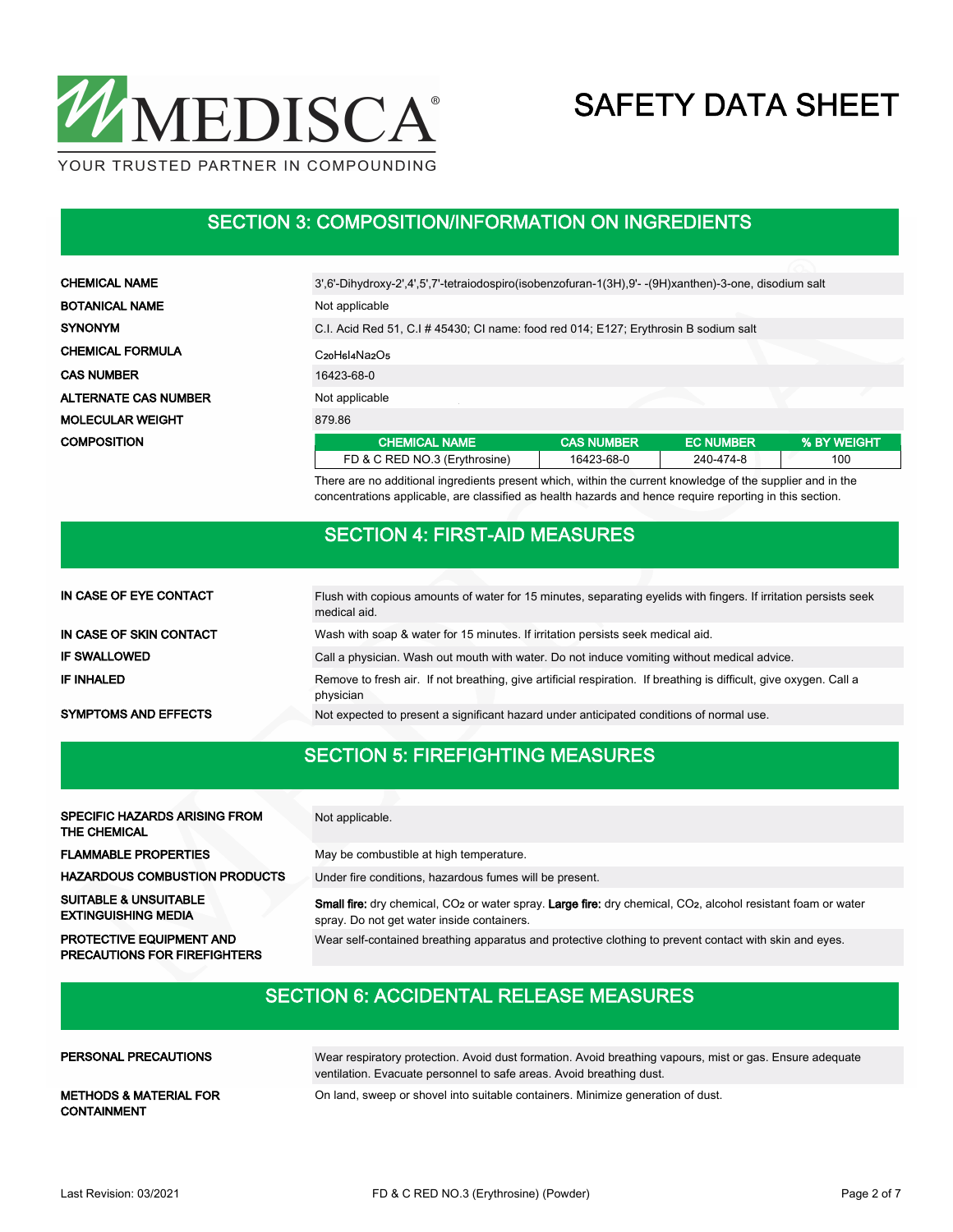

YOUR TRUSTED PARTNER IN COMPOUNDING

#### CLEANUP PROCEDURE

Do not touch damaged containers or spilled material unless wearing appropriate protective clothing. Wear respirator, chemical safety goggles, rubber boots and heavy rubber gloves. Stop leak if you can do it without risk. Prevent entry into waterways, sewers, basements or confined areas. Shut off all sources of ignition. Evacuate the area. If necessary, employ water fog to disperse the vapors. Absorb the matter with compatible vermiculite or other absorbing material. Place in a suitable container and retain for disposal. Ventilate and clean the affected area. Do not flush into sewerage system or to drains.

REFERENCE TO OTHER SECTIONS See Section 7 for information on safe handling. See Section 8 for information on personal protection equipment. See Section 13 for disposal information.

#### SECTION 7: HANDLING AND STORAGE

| <b>PRECAUTIONS FOR SAFE HANDLING</b> | Do not inhale. Avoid contact with eyes, skin and clothing. Avoid prolonged or repeated exposure. Wash<br>thoroughly after handling. Store away from incompatible materials, in a well-ventilated area. Eliminate all<br>sources of ignition. Store in accordance with local regulations. Do not store in unlabeled containers.<br>Containers that have been opened must be carefully resealed and kept upright to prevent leakage. Use<br>appropriate containment to avoid environmental contamination. |  |  |  |  |
|--------------------------------------|---------------------------------------------------------------------------------------------------------------------------------------------------------------------------------------------------------------------------------------------------------------------------------------------------------------------------------------------------------------------------------------------------------------------------------------------------------------------------------------------------------|--|--|--|--|
| <b>CONDITIONS FOR SAFE STORAGE</b>   | Store away from incompatible materials, in a well-ventilated area. Eliminate all sources of ignition. Store in<br>accordance with local regulations. Do not store in unlabeled containers. Containers that have been opened<br>must be carefully resealed and kept upright to prevent leakage. Use appropriate containment to avoid<br>environmental contamination.                                                                                                                                     |  |  |  |  |
| <b>STORAGE CONDITIONS</b>            | Store in original container, tightly sealed, protected from direct sunlight and moisture.                                                                                                                                                                                                                                                                                                                                                                                                               |  |  |  |  |
| <b>SPECIFIC END USE(S)</b>           | See Section 1                                                                                                                                                                                                                                                                                                                                                                                                                                                                                           |  |  |  |  |

#### SECTION 8: EXPOSURE CONTROLS/ PERSONAL PROTECTION

|               | $\sim$ $\sim$ $\sim$ $\sim$ $\sim$ $\sim$ $\sim$ |                     |                   |                               |                   |             |            |                 |              |
|---------------|--------------------------------------------------|---------------------|-------------------|-------------------------------|-------------------|-------------|------------|-----------------|--------------|
|               | <b>Country</b>                                   | Limit value-8 hours |                   | <b>Limit value-Short Term</b> |                   | <b>IDLH</b> | <b>REL</b> | <b>Advisory</b> | <b>Notes</b> |
|               |                                                  | ppm                 | mg/m <sup>3</sup> | ppm                           | mg/m <sup>3</sup> |             |            |                 |              |
| <b>OSHA</b>   | <b>USA</b>                                       | N/L                 | N/L               | IN/L                          | N/L               | IN/L        | N/L        | N/A             | N/A          |
| <b>ACGIH</b>  | <b>USA</b>                                       | N/L                 | N/L               | N/L                           | N/L               | N/L         | N/L        | N/A             | N/A          |
| <b>NIOSH</b>  | <b>USA</b>                                       | N/L                 | N/L               | N/L                           | N/L               | IN/L        | N/L        | N/A             | N/A          |
| <b>WEEL</b>   | <b>USA</b>                                       | N/L                 | N/L               | N/L                           | N/L               | IN/L        | N/L        | N/A             | N/A          |
| <b>HSIS</b>   | Australia                                        | N/L                 | N/L               | N/L                           | N/L               | N/L         | N/L        | N/A             | N/A          |
| <b>HSE</b>    | <b>UK</b>                                        | N/L                 | N/L               | N/L                           | N/L               | IN/L        | N/L        | N/A             | N/A          |
| <b>GESTIS</b> | <b>Add Country</b>                               | N/L                 | N/L               | N/L                           | N/L               | N/L         | N/L        | N/A             | N/A          |

#### Chemical Name: FD & C RED NO.3 (Erythrosine) CAS #: 16423-68-0

N/L = Not listed ; N/A = Not Available

PELs are 8-hour TWAs = Limit value - Eight hours

Ceiling or Short-Term TWA = STEL = Limit value - Short term

#### EXPOSURE GUIDELINES

Consult local authorities for provincial or state exposure limits. Particulates not otherwise regulated, respirable fraction: 5 mg/m<sup>3</sup>

Eyes: Wear appropriate protective eyeglasses or chemical safety goggles as described by WHMIS or OSHA's eye and face protection regulations in 29 CFR 1910.133 or European Standard EN166. Skin: Wear appropriate gloves to prevent skin exposure. Clothing: Wear appropriate protective clothing to minimize contact with skin. Respirators: Follow WHMIS or OSHA respirator regulations found in 29 CFR 1910.134 or European Standard EN 149. Use a NIOSH/MSHA or European Standard EN 149 approved respirator if exposure limits are exceeded or if irritation or other symptoms are experienced. Thermal Hazards: For products representing a thermal hazard, appropriate Personal Protective Equipment should be used. PERSONAL PROTECTIVE EQUIPMENT

SPECIFIC ENGINEERING CONTROLS Adequate mechanical ventilation. Fumehood, eye wash station, and safety shower.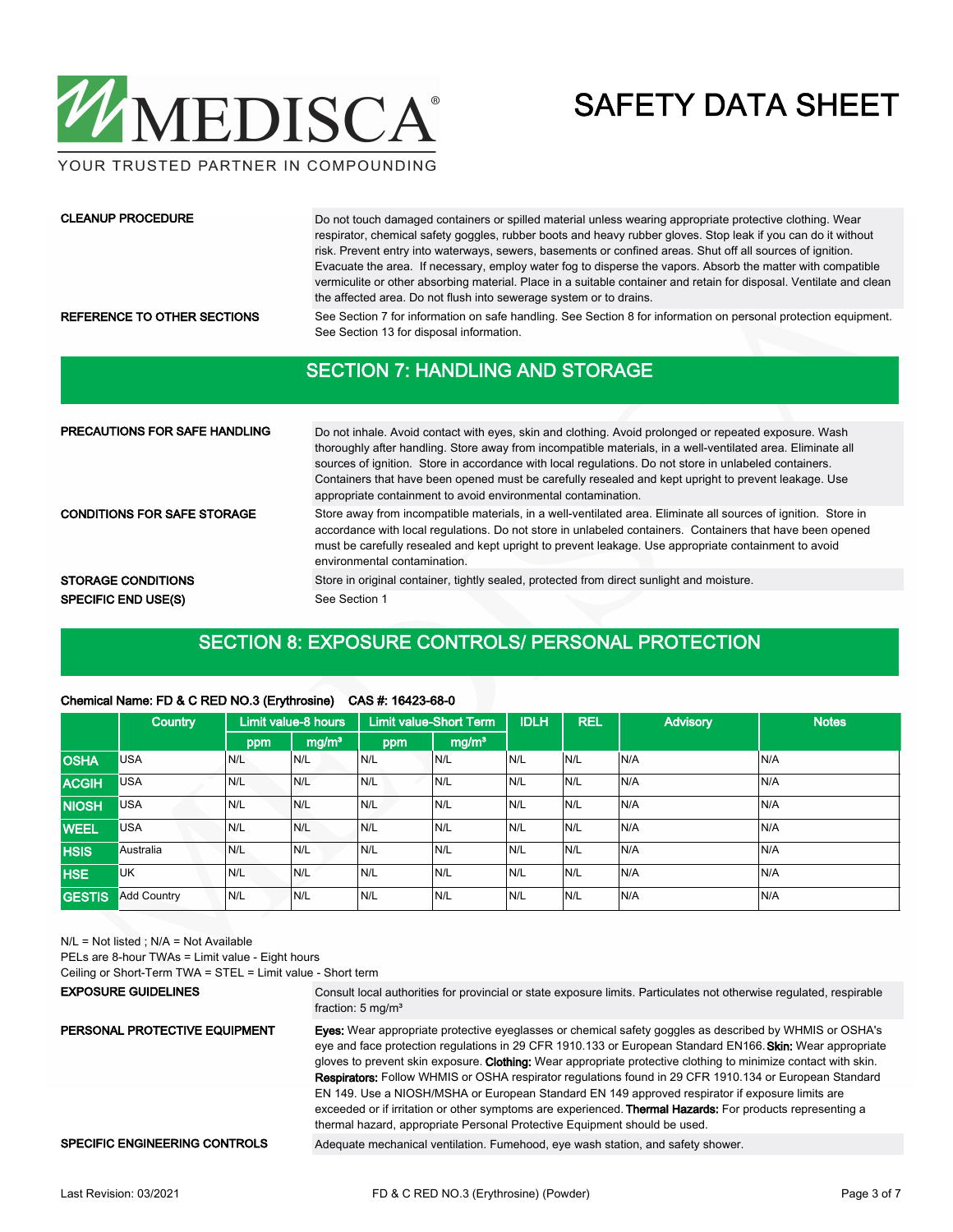

### SECTION 9: PHYSICAL AND CHEMICAL PROPERTIES

| <b>PHYSICAL STATE</b>                      | Solid    |                                                 |  |                                                      |               |  |                                                      |                  |  |  |  |  |
|--------------------------------------------|----------|-------------------------------------------------|--|------------------------------------------------------|---------------|--|------------------------------------------------------|------------------|--|--|--|--|
| <b>DESCRIPTION</b>                         |          | Red powder or granules.                         |  |                                                      |               |  |                                                      |                  |  |  |  |  |
| <b>SOLUBILITY</b>                          |          | Soluble in water; sparingly soluble in alcohol. |  |                                                      |               |  |                                                      |                  |  |  |  |  |
| <b>ODOR</b>                                | Odorless |                                                 |  |                                                      |               |  |                                                      |                  |  |  |  |  |
| <b>FLAMMABILITY</b>                        |          | May be combustible at high temperature          |  |                                                      |               |  |                                                      |                  |  |  |  |  |
| <b>AUTO-IGNITION</b><br><b>TEMPERATURE</b> |          | Not available                                   |  | <b>BOILING POINT</b>                                 | Not available |  | <b>DECOMPOSITION</b><br><b>TEMPERATURE</b>           | Not available    |  |  |  |  |
| <b>EVAPORATION RATE</b>                    |          | Not available                                   |  | <b>EXPLOSIVE LIMIT</b>                               | Not available |  | <b>FLASH POINT</b>                                   | Not available    |  |  |  |  |
| log P<br>(OCTANOL-WATER)                   |          | $-0.290$                                        |  | <b>LOWER FLAMMABLE/</b><br><b>EXPLOSIVE LIMIT(S)</b> | Not available |  | <b>MELTING/FREEZING</b><br><b>POINT</b>              | >250 °C, >482 °F |  |  |  |  |
| <b>ODOR THRESHOLD</b>                      |          | Not available                                   |  | <b>OXIDIZING PROPERTY</b>                            | Not available |  | pH                                                   | $7 - 9$          |  |  |  |  |
| <b>RELATIVE DENSITY</b><br>$(WATER = 1)$   |          | Not available                                   |  | <b>SPECIFIC GRAVITY</b>                              | Not available |  | <b>UPPER FLAMMABLE/</b><br><b>EXPLOSIVE LIMIT(S)</b> | Not available    |  |  |  |  |
| <b>VAPOR DENSITY</b><br>$(AIR = 1)$        |          | Not available                                   |  | <b>VAPOR PRESSURE</b>                                | Negligible    |  | <b>VISCOSITY</b>                                     | Not available    |  |  |  |  |

The physical data presented above are typical values and should not be construed as a specification.

### SECTION 10: STABILITY AND REACTIVITY

| <b>REACTIVITY</b>                                 | Not established.                                                                           |
|---------------------------------------------------|--------------------------------------------------------------------------------------------|
| <b>CHEMICAL STABILITY</b>                         | Stable under recommended storage conditions. Color remains stable at pH 5 - 12.            |
| <b>INCOMPATIBLE MATERIALS</b>                     | Strong oxidants and reducing agents may destroy color.                                     |
| <b>HAZARDOUS DECOMPOSITION</b><br><b>PRODUCTS</b> | Toxic fumes of carbon monoxide, carbon dioxide, nitrogen oxides and other gases may occur. |
| <b>HAZARDOUS POLYMERIZATION</b>                   | Will not occur.                                                                            |
| POSSIBLITY OF HAZARDOUS<br><b>REACTION</b>        | Not established.                                                                           |
| <b>CONDITIONS TO AVOID</b>                        | Moisture, sunlight and extreme temperatures.                                               |

#### SECTION 11: TOXICOLOGICAL INFORMATION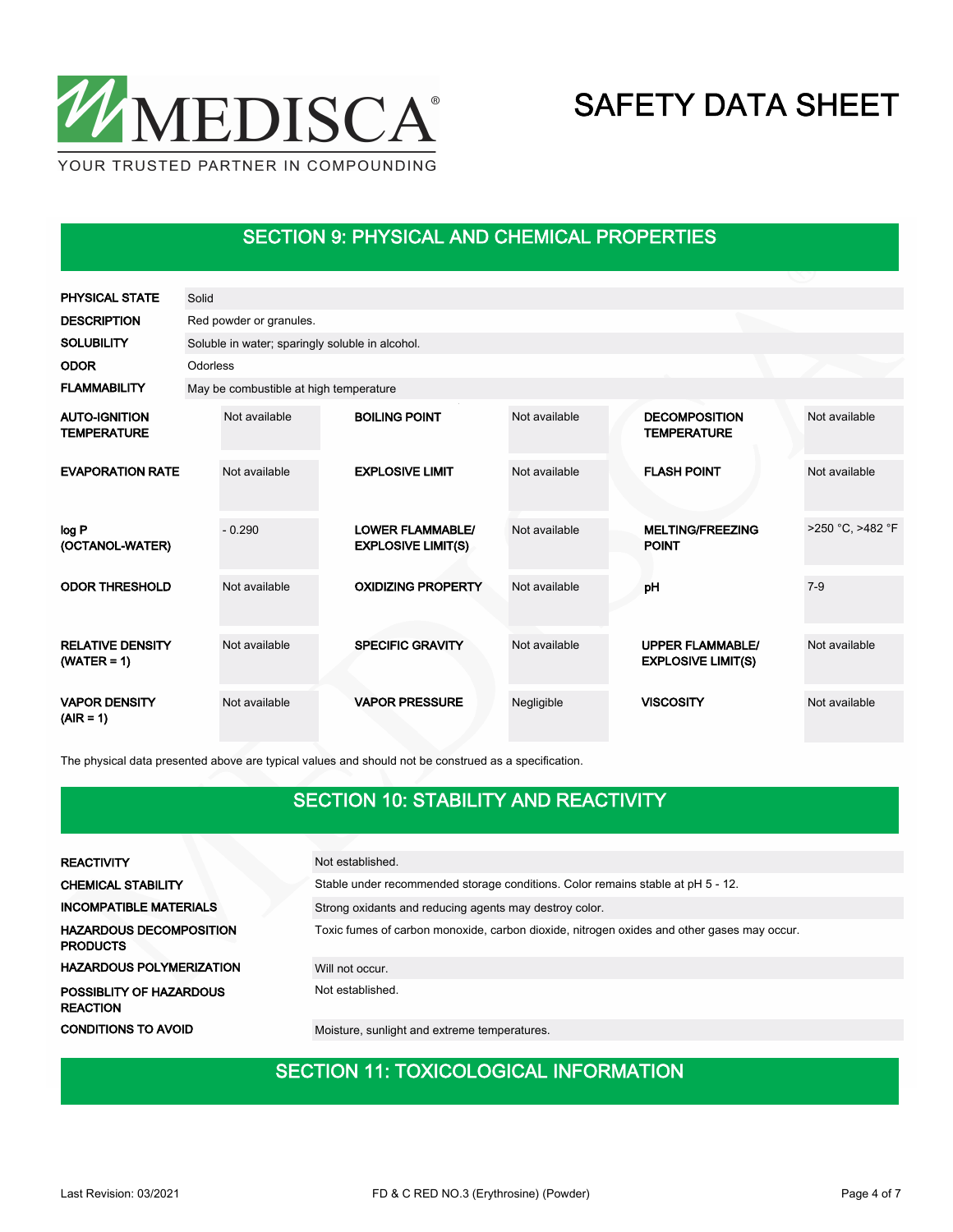

YOUR TRUSTED PARTNER IN COMPOUNDING

| <b>ACUTE TOXICITY</b>                                        | Oral: Rat: LD50: (mg/kg): 1840<br>Dermal: Rabbit: LD50: (mg/kg): Not available<br>Inhalation: Rat: LC50: (mg /L/4hr): Not available                                                                                                                                                                                                                                                                                                                                                        |                                                                                                                                                                                                                                                                                                                                                                                                                                                                                                                                                                                                                                                                                                                                        |  |  |  |  |  |  |
|--------------------------------------------------------------|--------------------------------------------------------------------------------------------------------------------------------------------------------------------------------------------------------------------------------------------------------------------------------------------------------------------------------------------------------------------------------------------------------------------------------------------------------------------------------------------|----------------------------------------------------------------------------------------------------------------------------------------------------------------------------------------------------------------------------------------------------------------------------------------------------------------------------------------------------------------------------------------------------------------------------------------------------------------------------------------------------------------------------------------------------------------------------------------------------------------------------------------------------------------------------------------------------------------------------------------|--|--|--|--|--|--|
| <b>SKIN CORROSION/IRRITATION</b>                             | Due to lack of data the classification is not possible.                                                                                                                                                                                                                                                                                                                                                                                                                                    |                                                                                                                                                                                                                                                                                                                                                                                                                                                                                                                                                                                                                                                                                                                                        |  |  |  |  |  |  |
| <b>SERIOUS EYE DAMAGE/EYE</b><br><b>IRRITATION</b>           | Due to lack of data the classification is not possible.<br>Causes serious eye irritation. pH 7-9.                                                                                                                                                                                                                                                                                                                                                                                          |                                                                                                                                                                                                                                                                                                                                                                                                                                                                                                                                                                                                                                                                                                                                        |  |  |  |  |  |  |
| <b>RESPIRATORY SENSITIZATION</b>                             | Due to lack of data the classification is not possible.                                                                                                                                                                                                                                                                                                                                                                                                                                    |                                                                                                                                                                                                                                                                                                                                                                                                                                                                                                                                                                                                                                                                                                                                        |  |  |  |  |  |  |
| <b>SKIN SENSITIZATION</b>                                    | Due to lack of data the classification is not possible.                                                                                                                                                                                                                                                                                                                                                                                                                                    |                                                                                                                                                                                                                                                                                                                                                                                                                                                                                                                                                                                                                                                                                                                                        |  |  |  |  |  |  |
| <b>GERM CELL MUTAGENICITY</b>                                |                                                                                                                                                                                                                                                                                                                                                                                                                                                                                            | Based on available data, the classification criteria are not met.<br>The mutagenicity/genotoxicity of erythrosine has been investigated in a variety of in vitro and in vivo assays.<br>Based on the data available so far it can be concluded that erythrosine is not genotoxic and not mutagenic.                                                                                                                                                                                                                                                                                                                                                                                                                                    |  |  |  |  |  |  |
| <b>CARCINOGENICITY</b>                                       | <b>OSHA</b>                                                                                                                                                                                                                                                                                                                                                                                                                                                                                | FD & C RED NO.3 (Erythrosine) is not listed.                                                                                                                                                                                                                                                                                                                                                                                                                                                                                                                                                                                                                                                                                           |  |  |  |  |  |  |
|                                                              | <b>NTP</b>                                                                                                                                                                                                                                                                                                                                                                                                                                                                                 | FD & C RED NO.3 (Erythrosine) is not listed.                                                                                                                                                                                                                                                                                                                                                                                                                                                                                                                                                                                                                                                                                           |  |  |  |  |  |  |
|                                                              | <b>IARC</b>                                                                                                                                                                                                                                                                                                                                                                                                                                                                                | FD & C RED NO.3 (Erythrosine) is not evaluated.                                                                                                                                                                                                                                                                                                                                                                                                                                                                                                                                                                                                                                                                                        |  |  |  |  |  |  |
|                                                              | California<br>Proposition 65                                                                                                                                                                                                                                                                                                                                                                                                                                                               | This product does not contain any chemicals known to the State of California to cause<br>cancer, birth defects, or any other reproductive harm.                                                                                                                                                                                                                                                                                                                                                                                                                                                                                                                                                                                        |  |  |  |  |  |  |
| ADDITIONAL CARCINOGENICITY<br><b>INFORMATION</b>             |                                                                                                                                                                                                                                                                                                                                                                                                                                                                                            | Due to lack of data the classification is not possible.                                                                                                                                                                                                                                                                                                                                                                                                                                                                                                                                                                                                                                                                                |  |  |  |  |  |  |
| <b>REPRODUCTIVE TOXICITY</b>                                 | Due to lack of data the classification is not possible.<br>Does not represent a reproductive toxicant. Erythrosine is not a teratogen in rats or rabbits.                                                                                                                                                                                                                                                                                                                                  |                                                                                                                                                                                                                                                                                                                                                                                                                                                                                                                                                                                                                                                                                                                                        |  |  |  |  |  |  |
| SPECIFIC TARGET ORGAN TOXICITY -<br><b>SINGLE EXPOSURE</b>   | Due to lack of data the classification is not possible.                                                                                                                                                                                                                                                                                                                                                                                                                                    |                                                                                                                                                                                                                                                                                                                                                                                                                                                                                                                                                                                                                                                                                                                                        |  |  |  |  |  |  |
| SPECIFIC TARGET ORGAN TOXICITY -<br><b>REPEATED EXPOSURE</b> | Based on available data, the classification criteria are not met.<br>Long-term exposure to the product is not thought to produce chronic effects adverse to the health (as classified<br>using animal models); nevertheless exposure by all routes should be minimized as a matter of course. Long<br>term exposure to high dust concentrations may cause changes in lung function i.e. pneumoconiosis; caused by<br>particles less than 0.5 micron penetrating and remaining in the lung. |                                                                                                                                                                                                                                                                                                                                                                                                                                                                                                                                                                                                                                                                                                                                        |  |  |  |  |  |  |
| <b>ASPIRATION HAZARDS</b>                                    | Based on available data, the classification criteria are not met.                                                                                                                                                                                                                                                                                                                                                                                                                          |                                                                                                                                                                                                                                                                                                                                                                                                                                                                                                                                                                                                                                                                                                                                        |  |  |  |  |  |  |
| <b>SIGNS AND SYMPTOMS OF</b><br><b>EXPOSURE</b>              | Not expected to present a significant hazard under anticipated conditions of normal use.<br>Allergenicity is not considered as an endpoint of relevance for erythrosine. May affect thyroid.                                                                                                                                                                                                                                                                                               |                                                                                                                                                                                                                                                                                                                                                                                                                                                                                                                                                                                                                                                                                                                                        |  |  |  |  |  |  |
| POTENTIAL HEALTH EFFECTS                                     | Inhalation                                                                                                                                                                                                                                                                                                                                                                                                                                                                                 | May cause respiratory tract irritation. May cause drowsiness or dizziness. The material is not<br>thought to produce either adverse health effects or irritation of the respiratory tract following<br>inhalation (as classified using animal models). Nevertheless, adverse effects have been<br>produced following exposure of animals by at least one other route and good hygiene<br>practice requires that exposure be kept to a minimum and that suitable control measures be<br>used in an occupational setting. Persons with impaired respiratory function, airway diseases<br>and conditions such as emphysema or chronic bronchitis, may incur further disability if<br>excessive concentrations of particulate are inhaled. |  |  |  |  |  |  |
|                                                              | Ingestion                                                                                                                                                                                                                                                                                                                                                                                                                                                                                  | Harmful if swallowed. May cause nausea, vomiting and diarrhea. Ingestion may potentially<br>worsen kidney or liver disorders. Accidental ingestion of the material may be harmful; animal<br>experiments indicate that ingestion of less than 150 gram may be fatal or may produce<br>serious damage to the health of the individual.                                                                                                                                                                                                                                                                                                                                                                                                  |  |  |  |  |  |  |
|                                                              | Skin                                                                                                                                                                                                                                                                                                                                                                                                                                                                                       | May cause mild skin irritation. Skin contact is not thought to produce harmful health effects<br>(as classified using animal models). Systemic harm, however, has been identified following<br>exposure of animals by at least one other route and the material may still produce health<br>damage following entry through wounds, lesions or abrasions.                                                                                                                                                                                                                                                                                                                                                                               |  |  |  |  |  |  |
|                                                              | Eyes                                                                                                                                                                                                                                                                                                                                                                                                                                                                                       | May cause mild irritation, discomfort, redness, tearing, itching, tingling and other effects to<br>the eyes. Although the material is not thought to be an irritant, direct contact with the eye<br>may cause transient discomfort characterized by tearing or conjunctival redness (as with<br>windburn). Slight abrasive damage may also result.                                                                                                                                                                                                                                                                                                                                                                                     |  |  |  |  |  |  |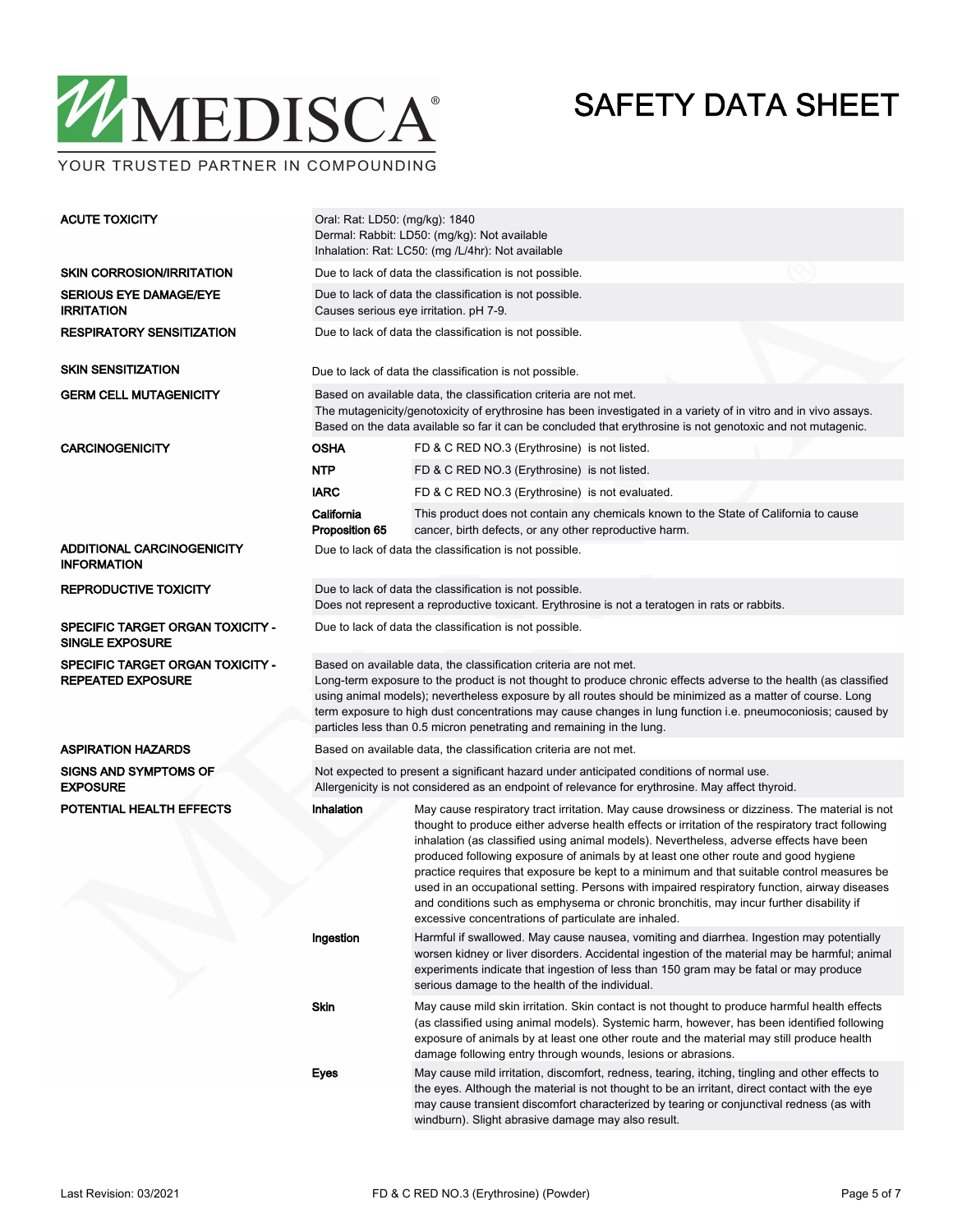

### SECTION 12: ECOLOGICAL INFORMATION

| <b>TOXICITY</b>                  | EC50: 48 Hr: Crustacea: (mg/L): 8.1<br>LC50: 96 Hr: Fish: (mg/L): 100<br>EC50: 72 Hr: Algae: Freshwater Algae: (mg/L):200 |  |  |  |  |  |  |  |  |
|----------------------------------|---------------------------------------------------------------------------------------------------------------------------|--|--|--|--|--|--|--|--|
| PERSISTENCE AND DEGRADABILITY    | No biodegradation observed                                                                                                |  |  |  |  |  |  |  |  |
| <b>BIOACCUMULATIVE POTENTIAL</b> | Low: Log Pow: - 0.290                                                                                                     |  |  |  |  |  |  |  |  |
| <b>MOBILITY IN SOIL</b>          | Soluble in water: ~ 70 g/L (20 °C)<br>Low mobility                                                                        |  |  |  |  |  |  |  |  |
| <b>OTHER ADVERSE EFFECTS</b>     | Not available                                                                                                             |  |  |  |  |  |  |  |  |
|                                  | This product is not intended to be released into the environment                                                          |  |  |  |  |  |  |  |  |
|                                  | <b>SECTION 13: DISPOSAL CONSIDERATIONS</b>                                                                                |  |  |  |  |  |  |  |  |
| <b>WASTE DISPOSAL</b>            | Dispose of in accordance with federal / local laws and regulations. Avoid release into the environment.                   |  |  |  |  |  |  |  |  |
|                                  | <b>SECTION 14: TRANSPORT INFORMATION</b>                                                                                  |  |  |  |  |  |  |  |  |
| I IN PROPER SHIPPING NAME        | Not dangerous good                                                                                                        |  |  |  |  |  |  |  |  |
|                                  |                                                                                                                           |  |  |  |  |  |  |  |  |

| UN PROPER SHIPPING NAME                                                               | Not dangerous good |
|---------------------------------------------------------------------------------------|--------------------|
| UN NUMBER                                                                             | Not applicable     |
| <b>CLASS</b>                                                                          | Not applicable     |
| <b>PACKING GROUP</b>                                                                  | Not applicable     |
| <b>AUSTRALIA</b>                                                                      |                    |
| <b>HAZCHEM</b>                                                                        | Not applicable     |
| <u>EU</u>                                                                             |                    |
| TRANSPORT IN BULK ACCORDING TO<br>ANNEX II OF MARPOL 73/78 AND THE<br><b>IBC CODE</b> | <b>Not Listed</b>  |
| <b>ENVIRONMENTAL HAZARDS</b>                                                          | Not available      |
| <b>SPECIAL SHIPPING INFORMATION</b>                                                   | Not applicable     |

## SECTION 15: REGULATORY INFORMATION

#### UNITED STATES REGULATIONS

| <b>Chemical Name</b><br>& CAS                  | <b>CERCLA</b><br><b>40 CFR</b><br>Part 302.4 | <b>SARA (Title III)</b><br><b>40 CFR</b><br>Part 372.65 | <b>Appendix A</b> | EPA 40 CFR Part 355<br><b>Appendix B</b> | <b>Pennsylvania</b> | Right-to-know<br><b>New Jersey</b> | Massachusetts | California<br>Prop 65 |
|------------------------------------------------|----------------------------------------------|---------------------------------------------------------|-------------------|------------------------------------------|---------------------|------------------------------------|---------------|-----------------------|
| FD & C RED NO.3<br>16423-68-0<br>(Erythrosine) | N/L                                          | N/L                                                     | N/L               | N/L                                      | N/L                 | N/L                                | N/L           | N/L                   |

N/L = Not Listed; X = Listed